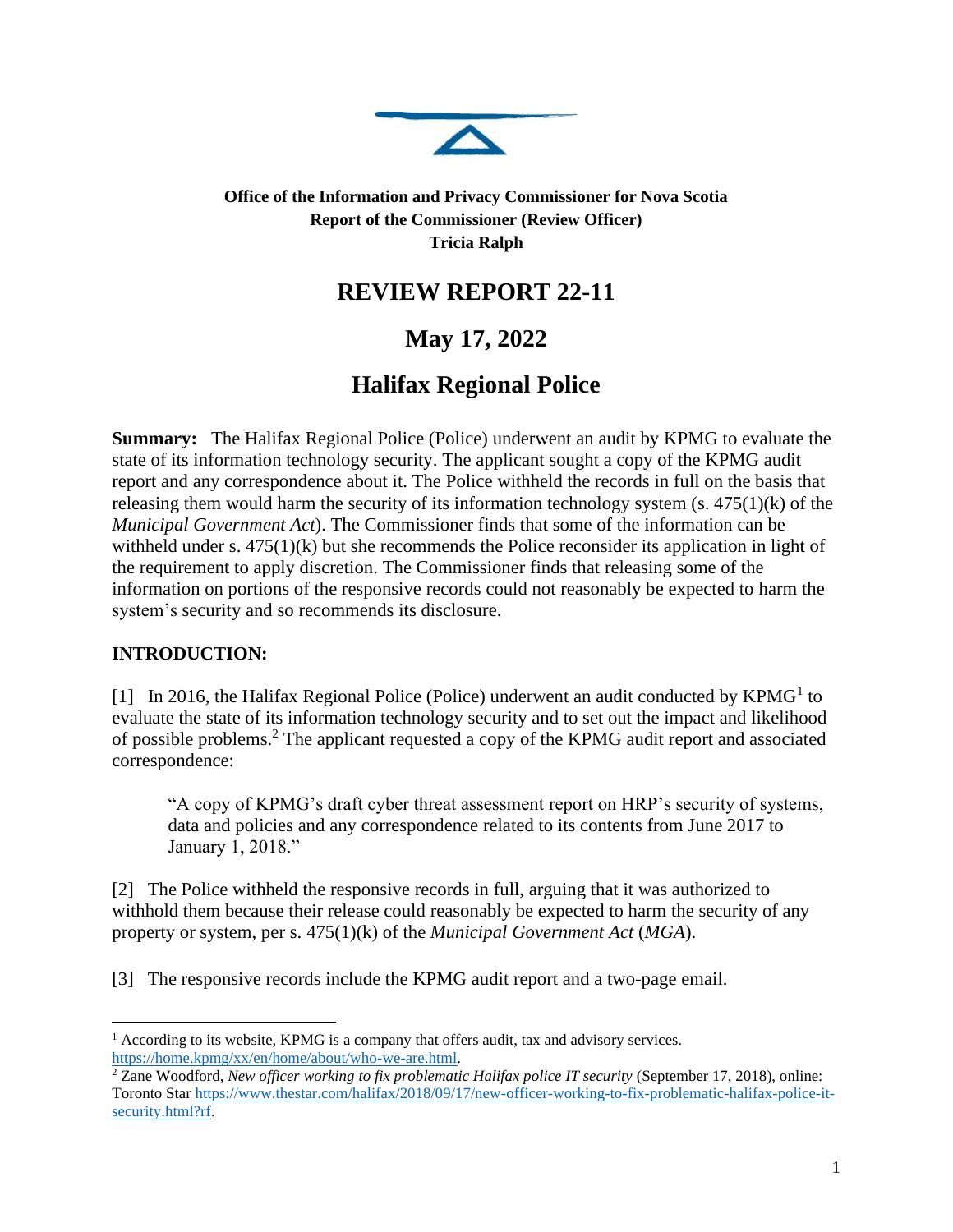#### **ISSUE:**

[4] Was the Police authorized to refuse access to information under s. 475(1)(k) of the *MGA* because the disclosure would harm the security of any property or system?

### **DISCUSSION:**

#### **Burden of proof**

[5] The Police bears the burden of proving that the applicant has no right of access to a record or part of a record.<sup>3</sup>

**Was the Police authorized to refuse access to information under s. 475(1)(k) of the MGA because the disclosure would harm the security of any property or system?**

[6] Section  $475(1)(k)$  provides:

(1) The responsible officer may refuse to disclose information to an applicant if the disclosure could reasonably be expected to

(k) harm the security of any property or system, including a building, a vehicle, a computer system or a communications system.

[7] For the reasons set out below, I find that releasing some of the information on portions of the responsive records could not reasonably be expected to harm the system's security and so recommend its disclosure. In some cases, I find that the Police may continue to withhold information. However, I note that the Police did not demonstrate it exercised discretion and so recommend it do so and release any additional information as a result of that exercise.

[8] Section 475(1)(k) has two essential requirements. First, the Police must establish that the disclosure of the information could reasonably be expected to cause harm. Second, the harm must be to the security of any property or system.

[9] The Police has the burden of proving that this exemption applies to the records. In 2014, the Supreme Court of Canada reviewed decisions on the "reasonable expectation of harm test" contained in access to information legislation and summarized the appropriate test as follows:

[54] This Court in *Merck Frosst* adopted the "reasonable expectation of probable harm" formulation and it should be used wherever the "could reasonably be expected to" language is used in access to information statutes. As the Court in *Merck Frosst* emphasized, the statute tries to mark out a middle ground between that which is probable and that which is merely possible. An institution must provide evidence "well beyond" or "considerably above" a mere possibility of harm in order to reach that middle ground.<sup>4</sup>

<sup>3</sup> *MGA*, s. 498.

<sup>4</sup> *Ontario (Community Safety and Correctional Services) v. Ontario (Information and Privacy Commissioner),* [2014](https://www.canlii.org/en/ca/scc/doc/2014/2014scc31/2014scc31.html)  [SCC 31 \(CanLII\),](https://www.canlii.org/en/ca/scc/doc/2014/2014scc31/2014scc31.html) [2014] 1 SCR 674. Note this test was cited with approval more recently in *Houston v. Nova Scotia (Minister of Transportation and Infrastructure Renewal)*, [2021 NSSC 23 \(CanLII\)](https://www.canlii.org/en/ns/nssc/doc/2021/2021nssc23/2021nssc23.html?autocompleteStr=houston&autocompletePos=2) at paras. 64-67.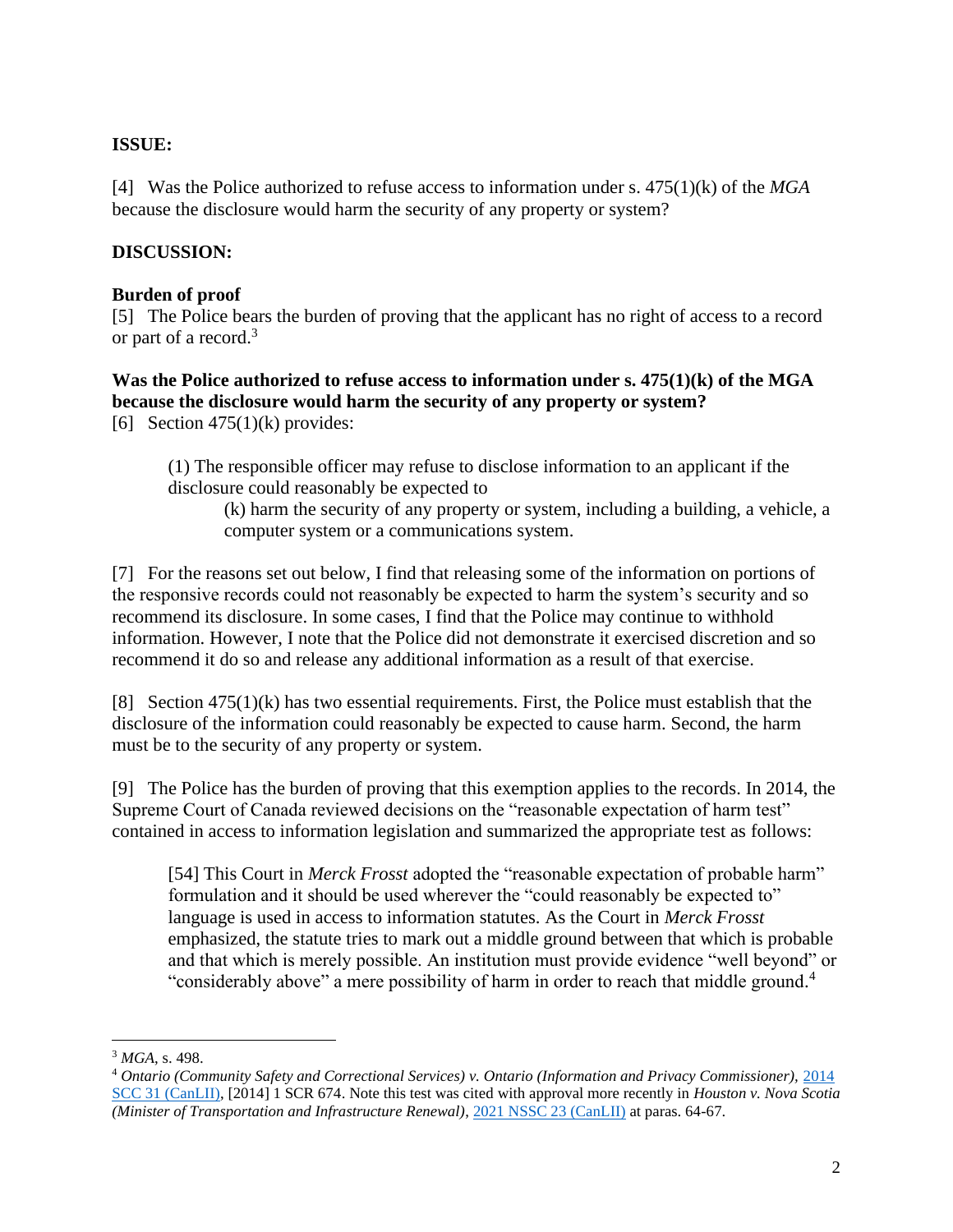[10] The applicant provided representations setting out his position that the records should be disclosed to him. His position was that it is no secret that the Police's information technology security was endangered. He pointed me to several documents that were released after he filed his access to information request in January 2018. Specifically, he discussed the 2021 Halifax Regional Municipality's Auditor General report titled *Halifax Regional Police Information Technology Audit – Public*. <sup>5</sup> He acknowledged that due to the sensitive nature of information technology, many of the details of the audit were discussed in a separate, in camera report. Nevertheless, he noted that a public report was still made available and that this report detailed severe risks and urgent recommendations to improve the Police's information technology security. In his view, the same process could have been followed with the KPMG audit report, such that a similar and redacted version of it could have been released to him when he requested it in 2018. In any event, the applicant thought that the majority of the content of the KPMG audit report would likely have been brought to light by now as a result of the Auditor General's audit.

[11] The thrust of the Police's argument was that the KPMG audit report contains sufficient details that if released, could be exploited by bad actors and jeopardize the Police's cybersecurity. The Police's representations also set out some detail about the specific security risks posed by various portions of the KPMG audit report. While I disagree that the entire KPMG audit report should be withheld, in some cases I agree with the Police that some portions of it can be. Where I find that the information can be withheld, it is because the Police identified specific security risks, along with how release of that information could reasonably be expected to harm the security of the Police's cybersecurity system.

[12] That being said, s. 475(1)(k) is a discretionary exemption. Former Commissioner Tully explained the relevant factors and considerations in the exercise of discretion in *NS Review Report 18-02*, <sup>6</sup> which I adopt but will not repeat here. The Police provided no explanation for any factors it used in the exercise of discretion. As such, I recommend that the Police reconsider the application of s.  $475(1)(k)$  in light of the requirement to apply discretion.

[13] The Police will be provided with an appendix to this report that sets out what portions of the KPMG audit report and two-page email I find should be released or can be withheld (following its reconsideration of discretion).

[14] Where I find that portions of the KPMG audit report and two-page email should be released, it is because the Police failed to satisfy its burden of establishing that the disclosure of the information could reasonably be expected to harm the Police's cybersecurity system. It is not enough to simply state that release of the information would harm the system and therefore it should not be disclosed. Much more is needed than that. The Police must not only set out the specific risks to the system but also connect such risks to the exact information at issue. Broad assertions of general harm are not sufficient to satisfy the burden of establishing that disclosure

<sup>5</sup> Evangeline Colman-Sadd, *Halifax Regional Police Information Technology Audit – Public* (February 4, 2021), online:

[https://hrmauditorgeneral.ca/themes/user/site/default/asset/img/common/Halifax\\_Regional\\_Police\\_Information\\_Tec](https://hrmauditorgeneral.ca/themes/user/site/default/asset/img/common/Halifax_Regional_Police_Information_Technology_Audit_%E2%80%93_Public_Report_1.pdf) hnology\_Audit\_%E2%80%93\_Public\_Report\_1.pdf.

<sup>6</sup> *NS Review Report 18-02, Department of Community Services (Re)*[, 2018 NSOIPC 2 \(CanLII\),](https://www.canlii.org/en/ns/nsfoipop/doc/2018/2018nsoipc2/2018nsoipc2.html?autocompleteStr=18-02&autocompletePos=1) at paras. 45-50.